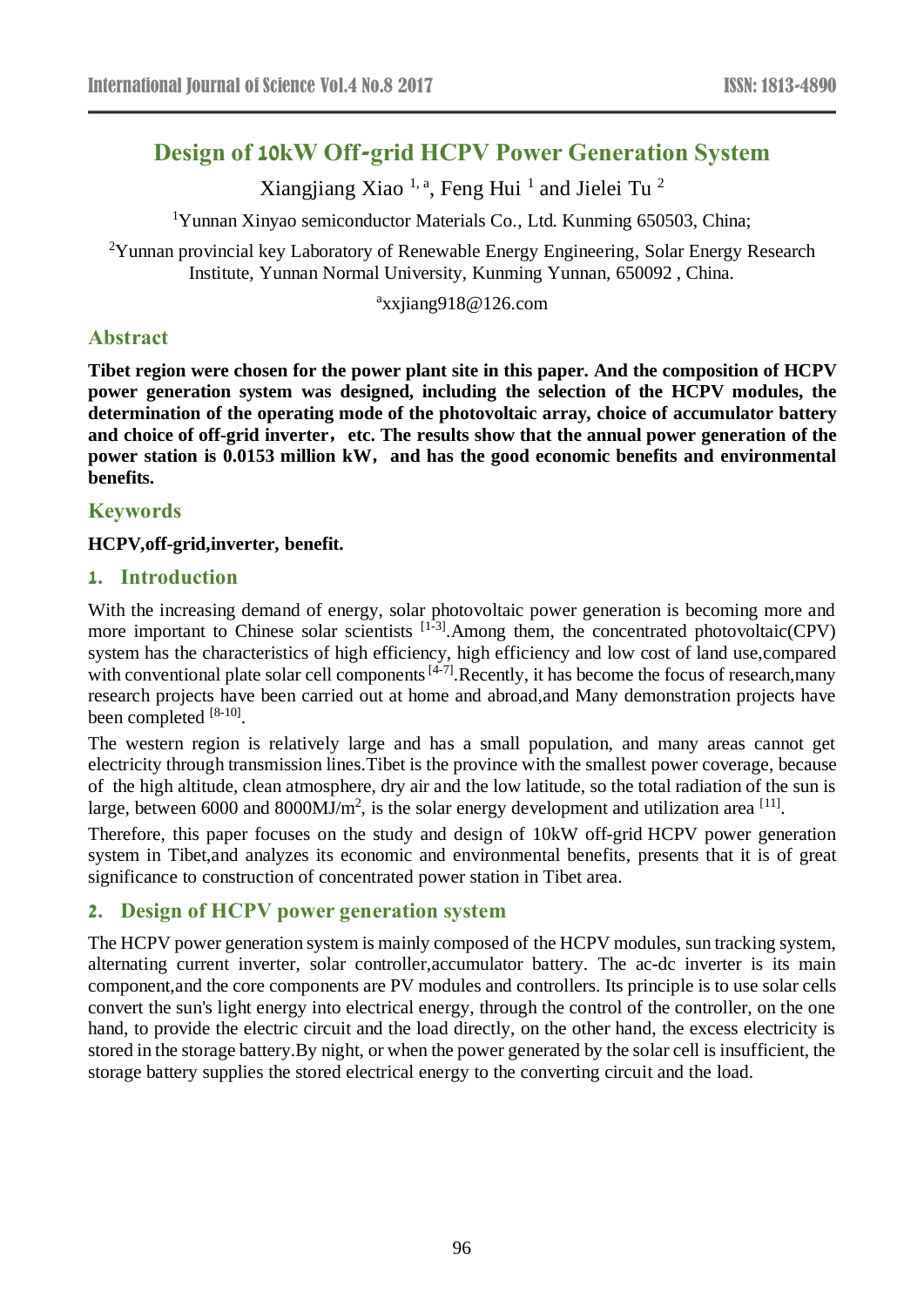

Fig.1 Schematic diagram of off-grid photovoltaic power generation system

#### **2.1 Choice of the accumulator battery**

The accumulator battery is the heart of the solar power system,is the shortest service life in the system and needs to be updated after a certain time. Therefore, the life expectancy is an important parameter to choice. In the present independent photovoltaic power generation system, batteries are used as storage devices. It is important to ensure that the load can continue to work for several days without illumination when designing the capacity of the battery.

Assume the average power consumption of the electrical equipment is 10kW.The lead-acid battery is usually used for solar off-grid system. When calculating the battery capacity, it is necessary to consider the power dc and ac load capacity of solar cell array and the efficiency of inverter, we use the following formula for calculation:

$$
C = \frac{D \times F \times P_0}{L \times U \times K_a}
$$

Where *C* is the battery capacity(kWh);*D* is the longest time in the absence of light(d);*F* is the correction factor of battery discharge efficiency(usually take  $1.05$ ); $P_0$  is the average load capacity(kW); $L$  is the battery maintenance rate(usually take 0.8); $U$  is the discharge depth of the battery(usually take  $0.5$ ); $K_a$  is the loss rate of ac circuits such as inverters (usually take  $0.7$ ).

So the capacity of the required accumulator is calculated according to the following calculation:

$$
C=10\times3\times1.05/(0.7\times0.5\times0.8) =112.5
$$
kWh.

China's DC standard voltage levels are  $12V$ ,  $24V$ ,  $48V$ ,  $110V$  etc<sup> $[12]$ </sup>. We chose  $24V$ . The  $2$ batteries(12V 200Ah) are strung together and divided into 12 groups in parallel. A total of 24 batteries are needed. So the total capacity of the battery is 4800Ah, that is  $4800 \text{Ah} \times 24 \text{V} = 115.2$ kWh. We selected a company's 6-GFM-200 type lead-acid batteries.The battery has the characteristics of long service life, good seismic performance and high utilization ratio of active material.

#### **2.2 Design of the operation mode of the HCPV array**

PV array operation will greatly affect the amount of solar radiation received by the system,thus the power generation capacity of the system is affected. The common PV modules include fixed support, horizontal single axis tracking support, tilt single track support and dual-axis tracking support. In this design, HCPV array must adopt the dual-axis automatic tracking system, which has high tracking accuracy<sup>[13]</sup>. At present, the domestic manufacturers of concentrated dual axis automatic tracking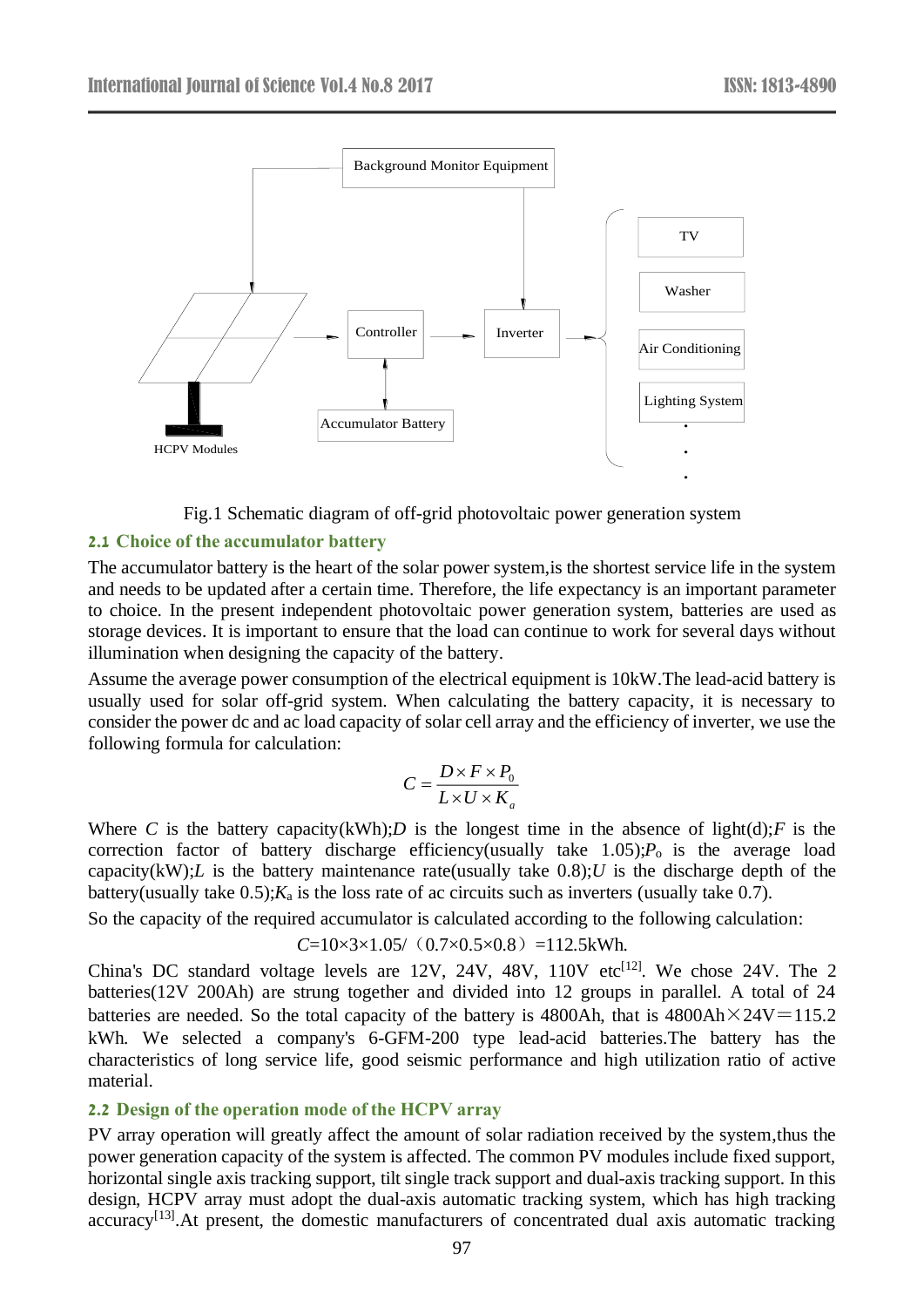system are very few, We selected a company's self-developed T series dual axis automatic tracking system. This system has the characteristics of high tracking accuracy  $(\pm 0.5^{\circ})$ , rotation angle range, its low power consumption, strong wind resistance etc. Its technical parameters are shown in Table 1.

| Item                         | Parameter                       |  |
|------------------------------|---------------------------------|--|
| Rated DC power               | Customizable                    |  |
| Tracking mode                | Dual axis automatic tracking    |  |
| Azimuth tracking range       | $-135^{\circ} \sim 135^{\circ}$ |  |
| Height angle tracking range  | $0^{\circ}$ ~ 80 $^{\circ}$     |  |
| Tracking accuracy            | $\pm 0.5^\circ$                 |  |
| Maximum operating wind speed | 90km/h                          |  |
| Maximum wind resistance      | 144km/h                         |  |
| Tracking mechanism           | Light control/Time control      |  |

Table.1 [Main](app:ds:main) [technical](app:ds:technical) [parameters](app:ds:parameters) of T series dual axis tracking system

#### **2.3 Choice of the HCPV modules**

In various large-scale photovoltaic power station projects,monocrystalline silicon and polycrystalline silicon solar cells are widely used. Domestic research on CPV technology is relatively late,and manufacturers of CPV modules are fewer. The CPV module is the core component of solar power system,and its efficiency of photoelectric conversion and the advantages and disadvantages of each parameter index directly affect the electricity generating performance of the whole photovoltaic power system. We selected a relatively mature SKS-M10-33 type CPV module, its technical parameters are shown in Table 2.

The power of the CPV array can be calculated by the following calculation formula:

$$
P = W_1 \times F / (T_m \times \eta_2 \times \eta_3 \times L \times K_a)
$$

Where  $W_1$  is the consumption power of the load (W); $F$  is correction factor of battery discharge efficiency (usually take 1.05); $T_m$  is peak sunshine hours, its value is basically the same as the irradiation intensity, 5.6h is calculated here;  $\eta_2$  is a correction factor caused by dust obscuration or aging(usually take 0.9~0.95);*η*<sup>3</sup> is correction factor for square array loss,maximum power point deviation and controller efficiency(usually take 0.9~0.95);*L* is maintenance rate of the battery(usually take  $(0.8)$ ;  $K_a$  is the loss rate of ac circuits such as inverters (usually take  $(0.7)$ .

So the power of the CPV array is calculated according to the following calculation:

*P*=10×1.05/(5.6×0.95×0.95×0.8×0.8)=3.25kW

Considering that the system can refill the battery in a short amount of time after a continuous rainy day, it is reasonable to consider amplifying the cubic capacit. In this design, dual axis automatic tracking is adopted, and the efficiency of solar radiation receiving solar radiation can be increased by about 39.7% compared with the fixed installation method. Therefore, a set of T series dual axis tracking system is selected to install the SKS-M10-33 type HCPV modules (total 16 pieces) , and the total power is  $16 \times 218 = 3.488$  kW. Since the rated voltage of the system is 24V, the PV array output voltage cannot be too large.According to the limitation of the voltage, the 18 modules are directly connected to the controller.

#### **2.4 Choice of the controller**

PV controller is the core part of solar power generation system, there are five types: parallel PV controller, series PV controller, pulse width modulation type PV controller, smart PV controller and maximum power tracking PV controller. Its role is to avoid overcharge and overdischarge.There should also be safety of lightning protection; battery polarity reverse protection; reverse discharge protection at night; full dimensional stereo protectionthe of open circuit, short circuit, overcurrent, overpressure and overpower of the output terminal and ensure the long-term stability of the whole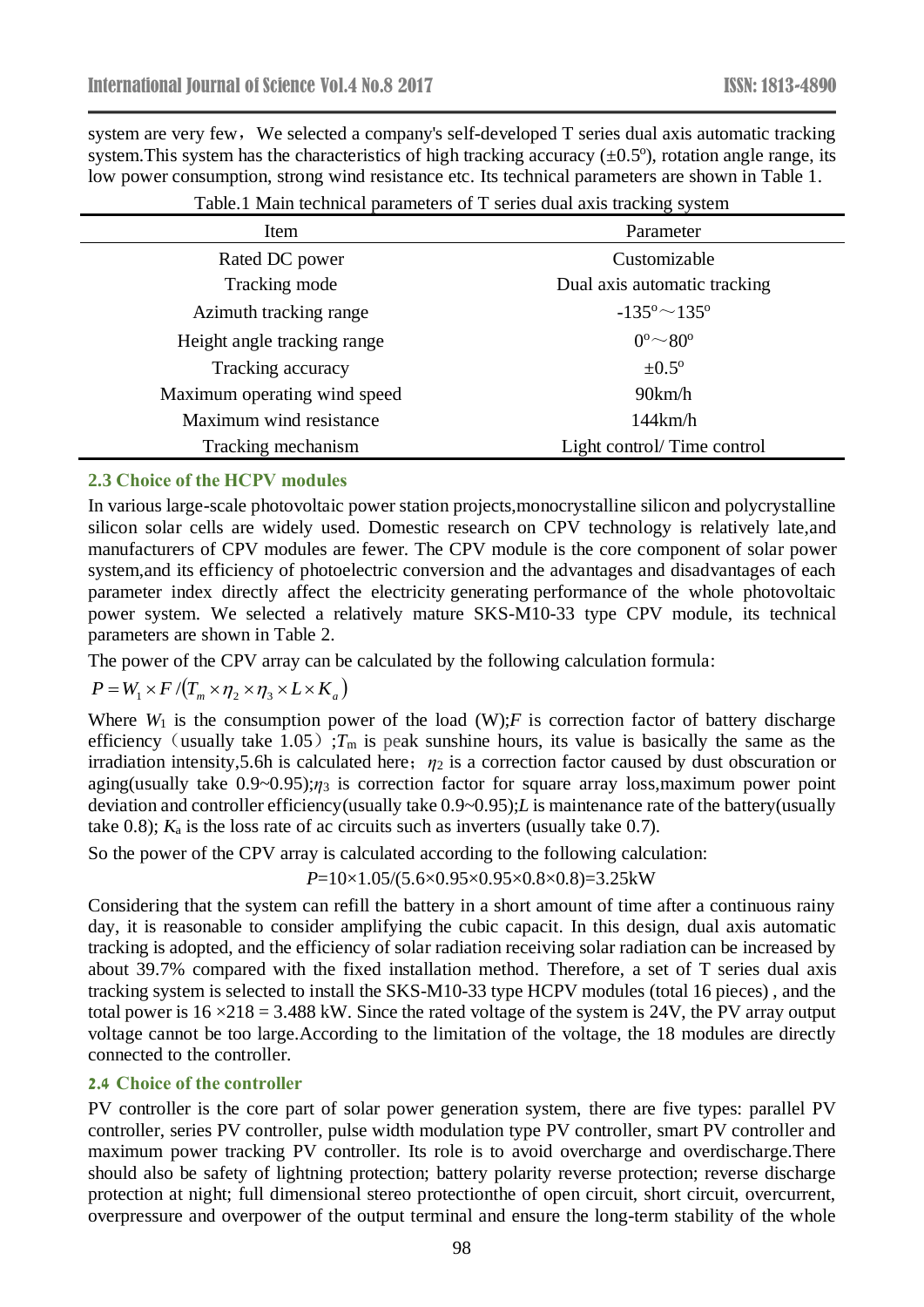system. We selected a company's QYK series PV controller. The controller has characteristics of high conversion efficiency, low dissipation and good transient response.

| Item                                                                | Parameter                         |  |
|---------------------------------------------------------------------|-----------------------------------|--|
| Peak power                                                          | 218WpDC                           |  |
| Photoelectric conversion efficiency                                 | $26.2\%$                          |  |
| Voltage of the maximum power output                                 | 22.1V                             |  |
| Current of the maximum power output                                 | 9.9A                              |  |
| Open circuit voltage                                                | 26.5V                             |  |
| Short circuit current,                                              | 10.3A                             |  |
| Concentrated ratio                                                  | 1100X                             |  |
| Battery count                                                       | 9                                 |  |
| Battery type                                                        | Three junction III-V solar cell   |  |
| Heat dissipation technology                                         | Passive aluminum heat dissipation |  |
| Size<br>$1.081 \text{m} \times 1.081 \text{m} \times 5.23 \text{m}$ |                                   |  |

Table.2 [Main](app:ds:main) [technical](app:ds:technical) [parameters](app:ds:parameters) of SKS-M10-3 type HCPV modules

#### **2.5 Choice of the inverter**

The inverter is a device that converts a battery's direct current to 220/380V, 50 Hz alternating current, According to the use of inverters in photovoltaic power generation systems, they can be divided into two types: stand-alone power supply and grid connected. In this design,we pay attention to the following aspects: (a)adequate rated output capacity and load capacity; (b)the higher voltage stability; (c)high efficiency;(d)good overcurrent protection and short circuit protection function. Thus, we selected a company's Sunny Island 2224 type grid inverter, the inverter has the advantages of simple installation, completely from the network management, remote configuration and monitoring, intelligent battery management, high conversion efficiency (93.6%) etc.

### **3. Calculation and benefit analys of the annual energy output**

### **3.1 Calculation of the annual energy output**

There are many factors affecting the annual energy output calculation of the CPV off grid generation system.These factors is not only with the photovoltaic power plant area of light conditions, geographical location, climatic conditions, air quality, but also related to electric power, electricity load and power supply time, also related to the need to ensure the supply of rainy days, and the other is concentrating photovoltaic component orientation, tilt, surface cleanliness, temperature etc.Various factors analysis of concentrating photovoltaic off-grid power generation system are shown in Table3.

Table.3 Various factors analysis table of concentrating photovoltaic off-grid power generation

| system           |                                                  |                   |  |
|------------------|--------------------------------------------------|-------------------|--|
| Coefficient Code | <b>Coefficient Name</b>                          | <b>Loss Rate</b>  |  |
| $\eta_1$         | Surface cleanliness loss of photovoltaic modules | About $3\%$       |  |
| $\eta_2$         | Temperature increase loss                        | $0.4\%/^{\circ}C$ |  |
| $\eta_3$         | Square combination loss                          | About $3\%$       |  |
| $\eta_4$         | Maximum power point deviation loss               | About $4\%$       |  |
| $\eta_5$         | Inverter loss                                    | About $6\%$       |  |
| $\eta_6$         | Wire loss                                        | About $3\%$       |  |
| $\eta_7$         | Battery overcharge protection loss               | About $3\%$       |  |
| $\eta_8$         | Charge controller loss                           | About $8\%$       |  |
| $\eta_9$         | Battery efficiency                               | $80 - 90\%$       |  |
| Total $\eta$     | Whole system                                     | $58^{\sim}66\%$   |  |

In this design, the combined influence factor of the whole generation system is 62%.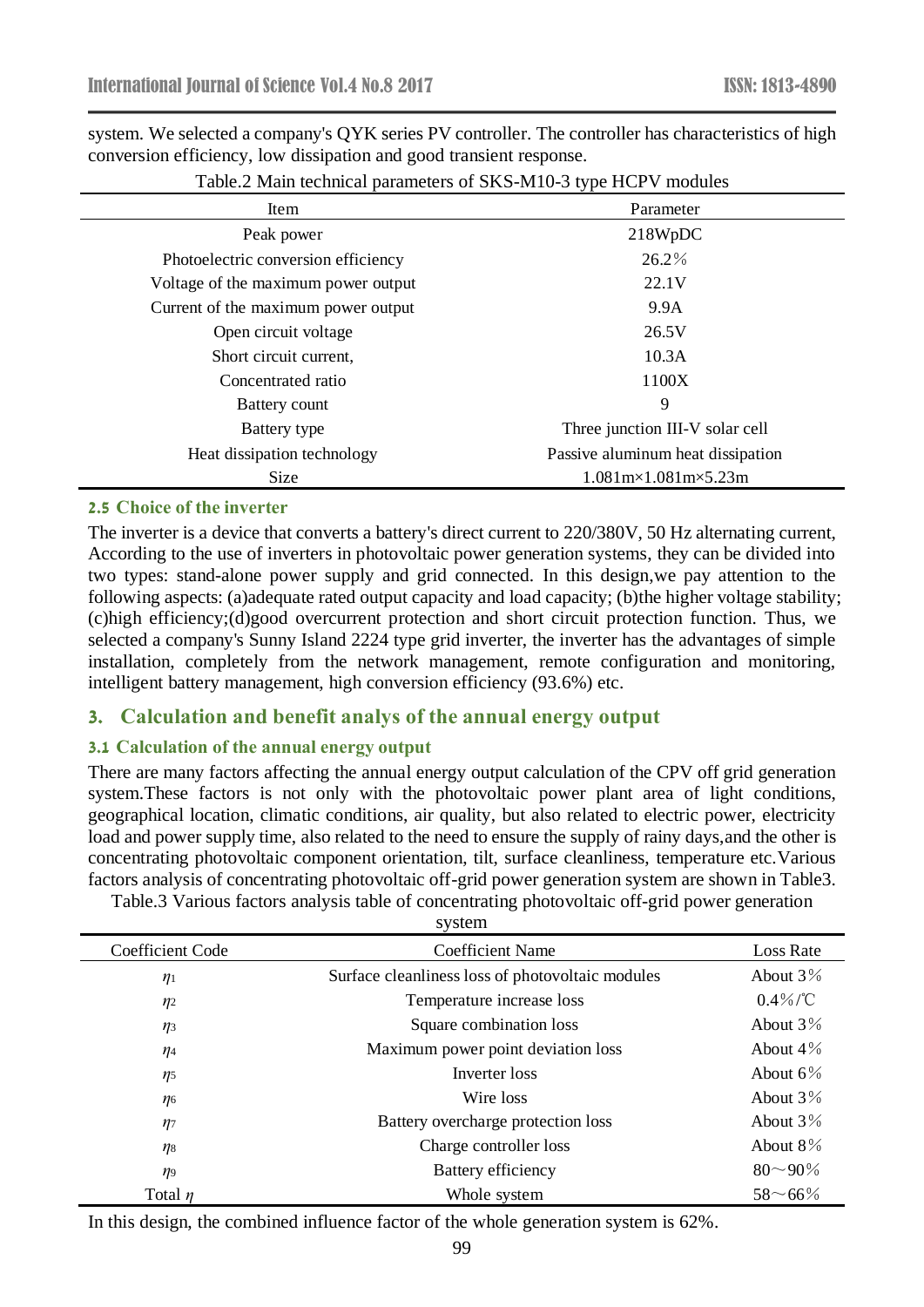In Tibet, the total solar radiation of the whole year is  $6000 \sim 8000$ MJ/m<sup>2</sup>, we take 7000MJ/m<sup>2</sup>, and the common unit of converting it into solar energy is  $1944.39$ kW•  $h/m^2$ . According to the standard radiation (AM1.5,1 000W/m<sup>2</sup>) conversion, equivalent to the annual standard sunshine time is 1944.39 hours.Therefore, the annual generating capacity of 10kW off-grid HCPV power generation system is 19443.9kW• h (1944.39 ×10000/1000), the actual annual generation capacity is 1.21WkW• h,specific power generation depends on actual solar radiation.

The system employs dual axis automatic tracking system.Compared with fixed installation, the efficiency of the concentrated photovoltaic module receiving solar radiation can increase by about 39.7%. That said, photovoltaic power generation has increased by about 39.7%<sup>[14]</sup>. Therefore, the annual generating capacity of 10kW off-grid HCPV power generation system is 1.69WkW• h(1.21 + 1.21×39.7%).Consider that the solar cell attenuation rate of the CPV modules is 0.8%,the cumulative total power generation in 25 years is 38.22WkW• h,the average annual capacity is 1.53 WkW• h.

#### **3.2 Benefit analysis**

#### **3.2.1 Economic performance**

At present, the electricity of the residents of Tibet is  $0.4993$  yuan/KW<sup>[15]</sup>. Thus, the electricity bill would save 0.76 million yuan per year. The cumulative total power generation in 20 years is 38.22WkW• h,which will save 19.08 million yuan. After 25 years, the system is still capable of generating electricity and has good economic benefits.

#### **3.2.2 Environmental benefit**

The 10kW off-grid HCPV power generation system generates a total capacity of 1.53 WkW• h per year. It can save 5.508t standard coal and reduce 16.67t carbon dioxide, 0.099t sulfur dioxide, 0.043t nitrogen oxides and 0.024t dust. Thus, the system has obvious benefits of energy saving and emission reduction. The benefit of energy saving and emission reduction for 25 years is shown in Fig.2.





# **4. Conclusion**

This paper focuses on the study and design of 10kW off-grid HCPV power generation system in Tibet. In the design, we have adopted 16 sets of concentrating photovoltaic modules, 1 sets of dual axis automatic tracking systems,24 lead-acid batteries(12V 200Ah), 1 PV controllers, and 1 off-grid inverters. At the same time, we calculate the annual generating capacity of the system is 1.53 WkW. h.

The power in most areas of Tibet is seriously insufficient, but its solar energy resources is very rich. The construction of CPV power station in Tibet has good economic benefits and energy saving and emission reduction benefits and it will play a leading role in the development of CPV technology in Tibet area.